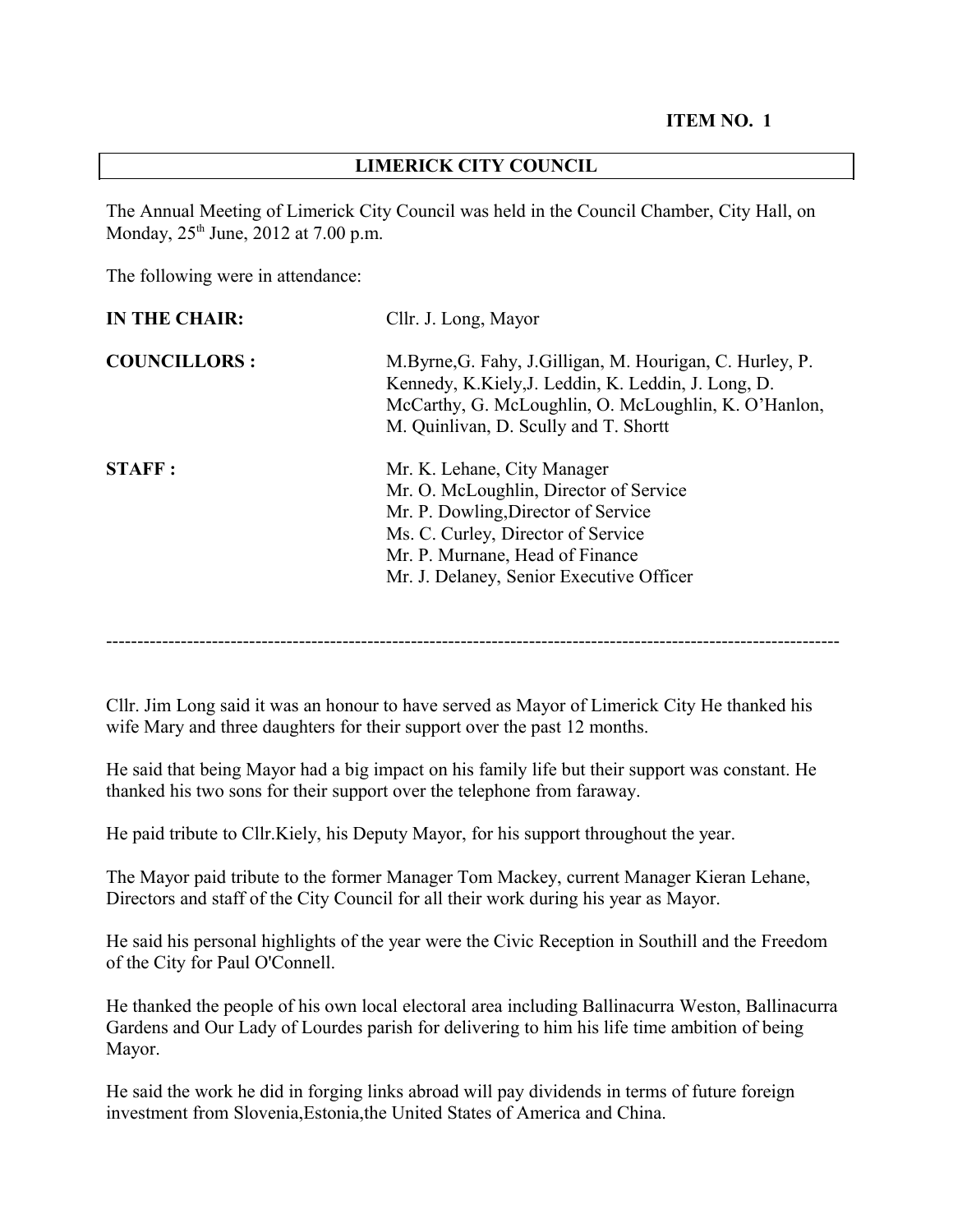He said China has identified Limerick and the Mid West as a target for their investment.

He concluding by thanking the Councillors for their assistance and the media who have been so kind to him. He paid tribute to Laura Ryan from Limerick Communications Office.

Cllr.Scully on behalf of the Fine Gael said the Mayor had done the City pride.

He said the Mayor had done much to promote Limerick as a destination for the education of foreign students.

He paid tribute to the Mayor's wife and wished the Mayor a well deserved break.

Cllr. Tom Shortt on behalf of the Labour group, said the Mayor avoided controversy and was tremendously successful in promoting Limerick. He said the Mayor had kept his fellow councillors informed of all new initiatives and worked hard to ensure that councillors had a say in the amalgamation process. He said,he had a world view as Mayor and praised the initiatives he had undertaken in this regard.

He congratulated the Mayor personally and politically on his year and wished him the best.

Cllr. O'Hanlon warmly congratulated the Mayor on a wonderful year in Office and Cllr.Kiely on his year as Deputy Mayor. He thanked the Mayor's family in particular. He paid tribute to his work since the amalgamation announcement and to his work on retaining the VEC offices in the City. He said the Mayor had given long hours to the Office and managed the operation of Council meetings efficiently and effectively.

Cllr. Gilligan said it is generally accepted that the Mayor had an outstanding year in the Office. He said the Mayor should now enjoy a break and look back on his year with pride.

Cllr.Quinlivan said he was struck by the Mayor's personal story and that he was a truly inclusive Mayor.

He said it was clear, throughout the year, that the Mayor came from a loving and supporting family.

Cllr. Kathleen Leddin paid tribute to work the Mayor did on the purchase of the Opera Centre building.

The City Manager addressed the meeting and said the Office of Mayor can only be fully understood by former Mayors and members of the City Council. The Mayor has to make difficult choices and balance sometimes competing interests. The Manager said the decision to hold a Civic Reception outside of City Hall was a courageous decision.

He expressed the hope that the management and staff had been of great assistance to him and wished the Mayor the very best.

Cllr.Kennedy said the Mayor had done a tremendous job in furthering the interests of the City.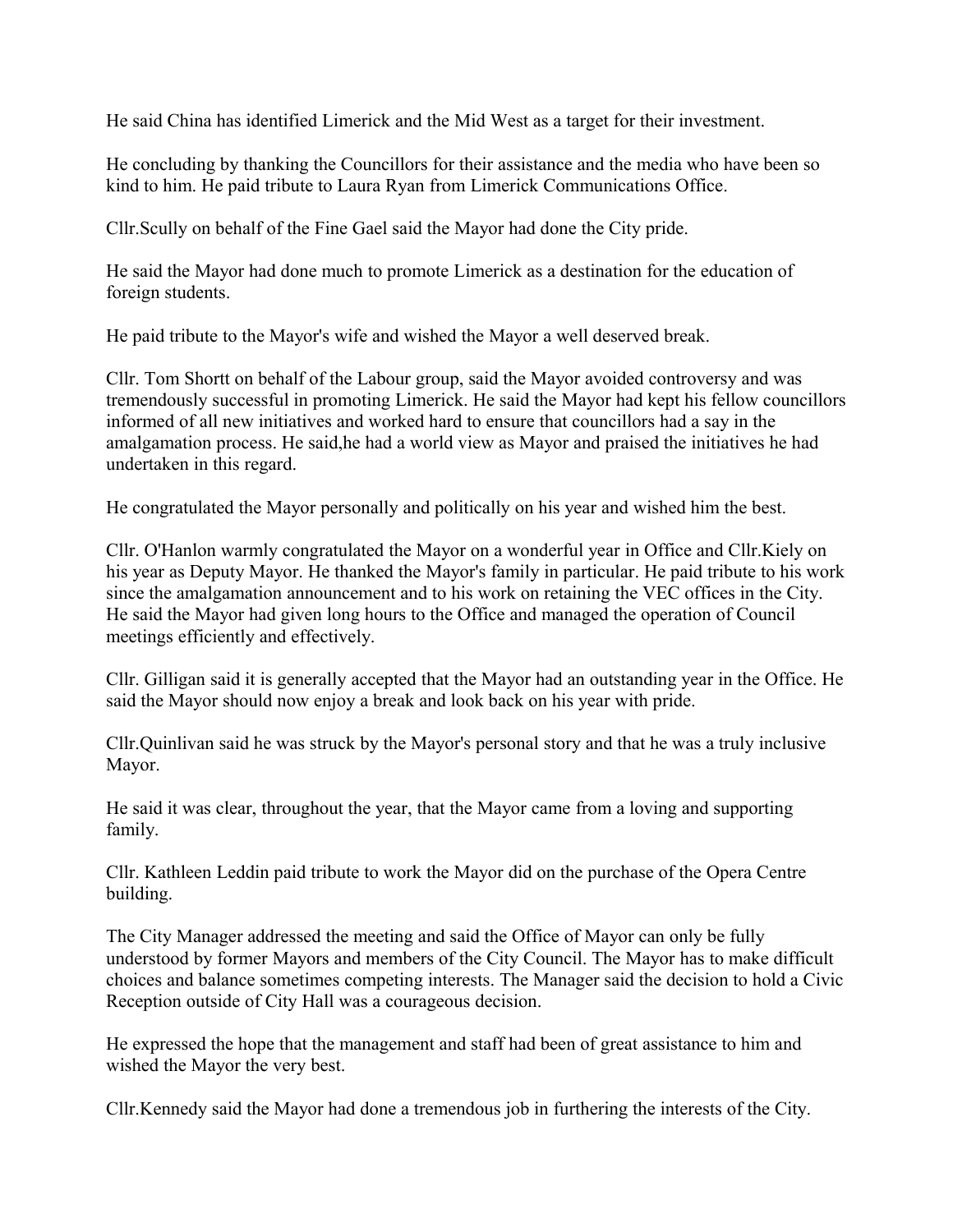Cllr. Kennedy then referred to an agreement made in 2009 . The agreement provided for his Mayoralty in 2012/13 and in return Cllr.Kenndy agreed to support all other Fine Gael nominees over the lifetime of the Council.

He said he remained a member in good standing and submitted that the agreement should be honoured

He said that three separate investigations have made no findings against him.

He said that Fine Gael had not imposed any sanction against him.

He emphasized that he attended every meeting for wished he claimed and refunded expenses .He participated fully in these meetings. He said he made an honest and genuine mistake and that once made aware of it, he corrected it.

At the Wednesday morning meeting, Cllr. Kenndy made a presentation in relation to the expenses claim and set out the facts in detail. He was the only councillor who spoke and assumed that the matter had been dealt with as there was no indication of concern expressed at that meeting.

He then said that with regard to this Mayoral election, in the best interest of the City and Fine Gael, he will not be opposing whoever is nominated by Fine Gael.

He thanked the members who agreed to give him the facility to make the statement and copies of it are available for members if they wish.

# **1. NOMINATIONS FOR THE OFFICE OF MAYOR**

His Worship the Mayor asked for nominations to fill the Office of Mayor of the City until the election of a successor and to install the successful candidate into the Office if the Council should so decide.

Cllr. Tom Shortt formally proposed Cllr. Gerry McLoughlin to the Office of Mayor.

Cllr. Scully formally seconded the proposal.

Cllr. O' Hanlon formally proposed Cllr.K.leddin to the Office of the Mayor. Cllr. Gilligan formally seconded the proposal.

A roll call vote was held which resulted as follows:

### **FOR CLLR. MCLOUGHLIN**

His Worship the Mayor Cllr. Long, Cllr. M.Byrne, Cllr. K. Kiely, Cllr. G. Fahy, Cllr. M. Hourigan, Cllr. C. Hurley, Cllr. P. Kennedy, Cllr. D. McCarthy, Cllr. G. McLoughlin, Cllr. O.McLoughlin, Cllr.T.Shortt, Cllr.J. Leddin and Cllr. D. Scully (13)

# **FOR CLLR. K. LEDDIN**

Cllr. J. Gilligan, Cllr. K. Leddin, Cllr. K. O'Hanlon and Cllr. M Quinlivan. (4)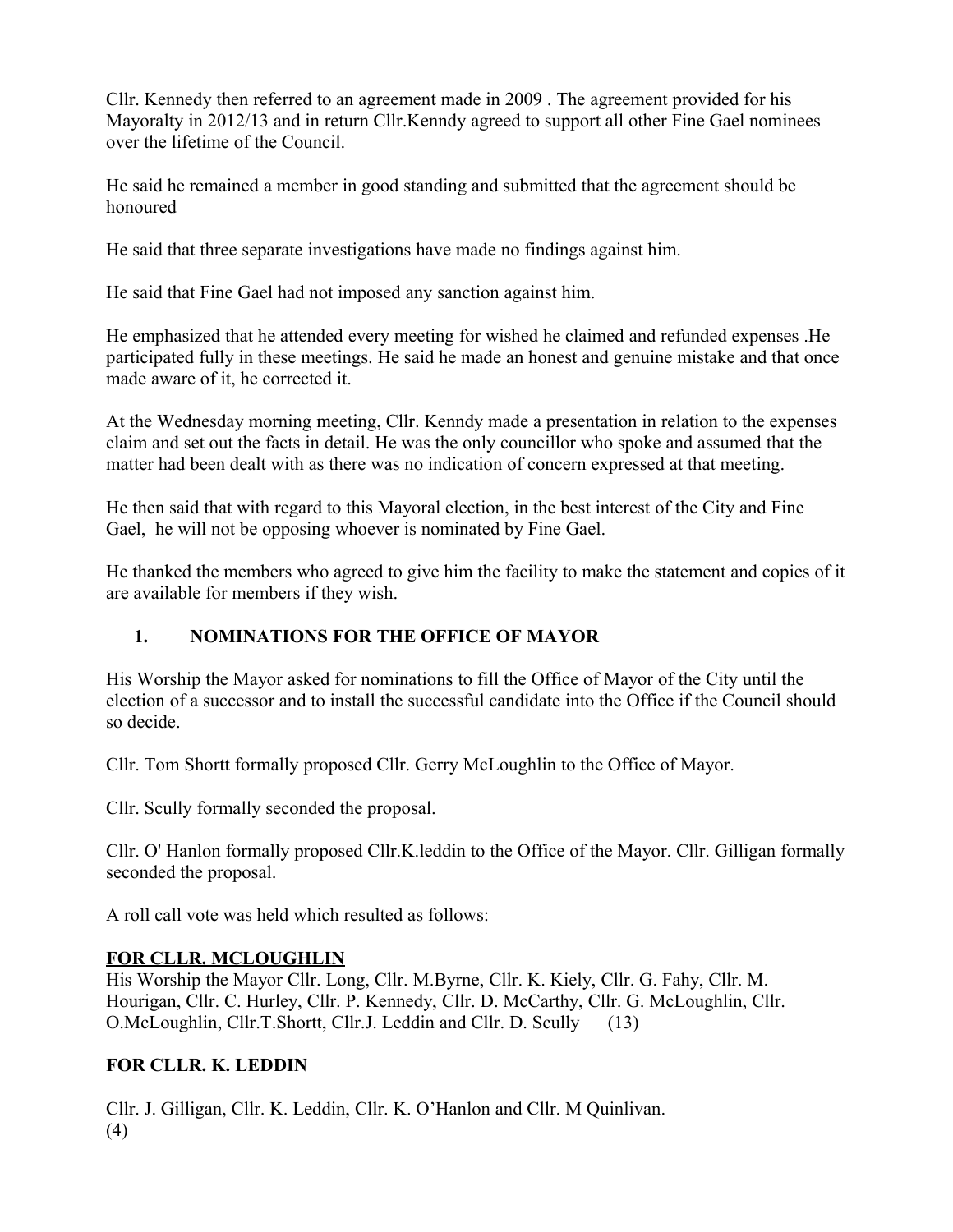His Worship the Mayor, Cllr. Long declared Cllr. Gerry McLoughlin elected to the Office of Mayor by a roll call vote of 13 in favour of Cllr. Mc Loughlin against 4 in favour of Cllr. K. Leddin.

Cllr. Gerry McLoughlin then took the Chair as Mayor of the City.

Cllr. G.McLoughlin then spoke as the new Mayor of the City. He paid tribute to his supporters including Shannon Rugby club, Star Rovers, the residents of St. Mary's parish and all those in his electoral area who supported him.

He said by engaging with local people we can create a positive environment. He said the under usage of the waterways in Limerick is a concern to him.

He said public life is not a thankless job. He paid tribute to the outgoing Mayor Jim Long.

Limerick city, he said, has been built by people from diverse backgrounds working with a common objective. The people of Limerick city expect the members to express our differences honestly.

He continued that Limerick is a changing,confident City with many challenges including poverty and safer neighbourhoods .

It is vitally important that measures are taken to boost employment. During the past three years we have battled the global recession. He said that we must continue to work on attracting industries and incentivise local creativity.

He wanted a green,sporting and shopping City.

He said we need to look at alternative transport options in particular cycle lanes.

He identified the use of social media to promote City services and initiatives.

He concluded by looking forward to the working with the members,staff and the new Manager for the City and County.

Cllr.Scully congratulated the Mayor on his election. He said he was a man with a huge heart who actively gets involved.

Cllr.Joe Leddin warmly congratulated the new Mayor on his election. He said he will do the people of Limerick proud.

Cllr.O'Hanlon said it was a proud moment for the Mayor's and his family.

Cllr.Orla O'Loughlin said on behalf of the O'Loughlin family it was a huge honour.

Cllr.Gilligan said the Mayor would have the full support of the Council. He said the Mayor would bring his many life experiences to the Office.